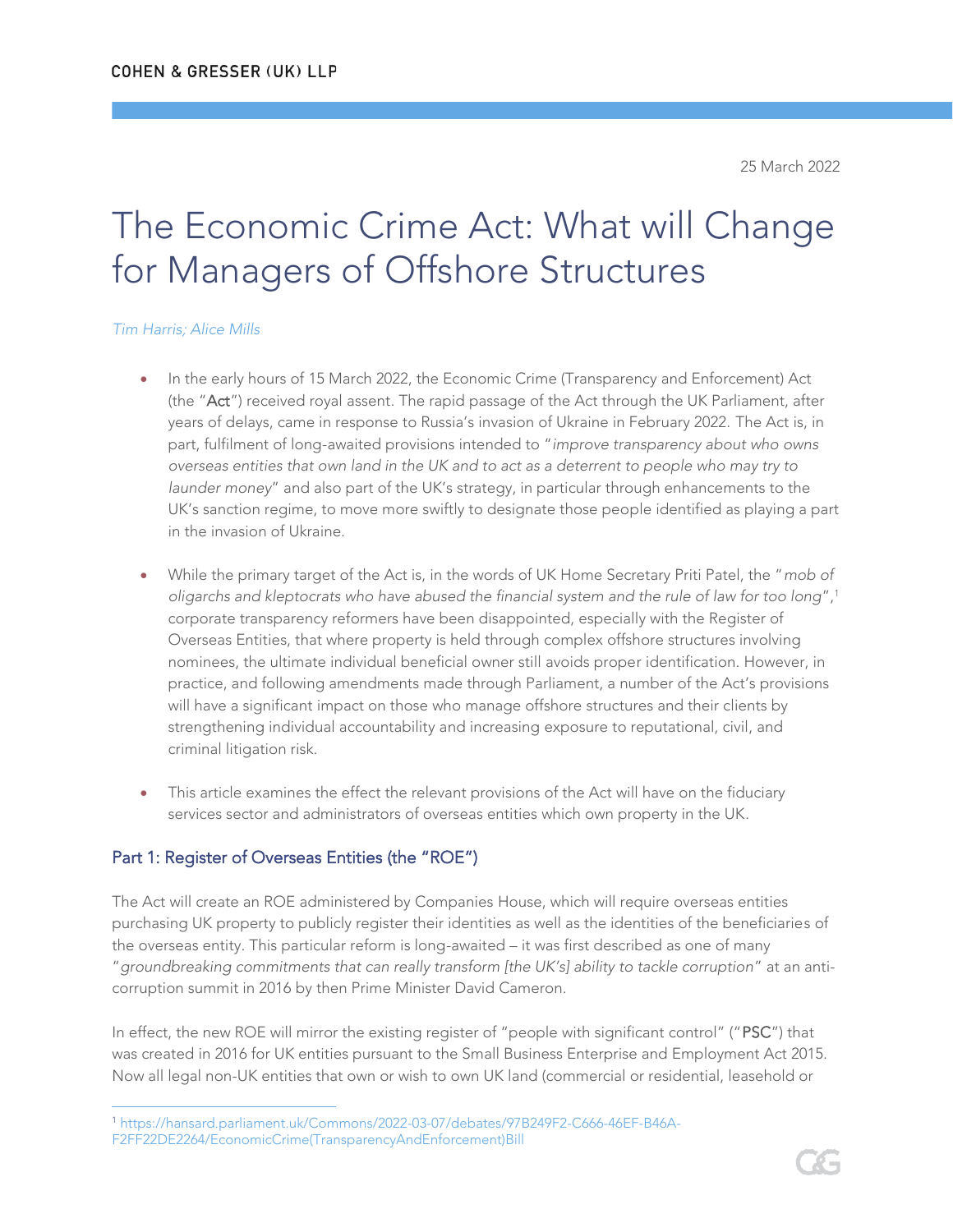freehold) will need to register with Companies House, take reasonable steps to identify its registrable beneficial owners and provide the information specified (in section 4 and Schedule 1 of the Act) about these beneficiaries.

The various conditions for what defines a "registerable beneficial owner" are set out in Schedule 2 of the Act and include individuals who hold more than 25 percent of the shares or voting rights in the overseas entity or have some other significant influence or control over it (including through a trust or partnership structure). Significant influence and control is not defined in the Act; however, [statutory guidance](https://assets.publishing.service.gov.uk/government/uploads/system/uploads/attachment_data/file/675104/psc-statutory-guidance-companies.pdf) in relation to the concept within the PSC regime offers insight into its meaning. The guidance illustrates significant influence and control may be exercised by a shadow director of a company, for example, or by a company founder whose recommendations are generally followed by shareholders. While not new for UK companies, the question of whether any individuals exercise significant influence or control over an entity's operations will require careful assessment by overseas entities in their identification of beneficial owners under the Act.

One important amendment made to the Bill during its passage through Parliament was to the disclosure requirements where the registerable beneficial owner of an entity is a trust. In such cases, the name of the trust, date of creation, and information about the settlor, beneficiaries, and protectors must all be disclosed. The requirements relate to each beneficiary and, significantly, any person who has been "at any time" a registrable beneficial owner of the overseas entity (irrespective of whether the terms of the trust have changed). There is a variety of personal information that is excluded from public inspection, including information about trusts (subject to the provisions in section 23), which will only be available to the tax authorities. This scheme starts to signal what the government hopes can be achieved fiscally by the ROE.

The ROE will apply to all future property purchases and retrospectively to property bought since January 1999 in England and Wales and since December 2014 in Scotland. There will be a transitional period of six months for overseas entities to register their beneficial owners with Companies House. In order to prevent the beneficial owners from avoiding disclosure during this period, all dispositions in this period will still be required to provide the beneficial information required by section 4 (above).

There are a limited number of exemptions that may exempt an overseas entity from disclosing its beneficial owners, namely the interest of national security and the purpose of preventing and detecting serious crime. These exemptions were hotly debated in Parliament and led to the removal of the disclosure exemption where it was in the "*economic well-being of the UK*". It is difficult to see how any of these exemptions will apply to residential UK property ultimately owned by private individuals.

The extent to which Part 1 of the Act will achieve one of its stated purposes of revealing the beneficial owner of the property and thereby preventing criminals from hiding behind secretive chains of shell companies has been questioned in the House following the circulation of a briefing paper drafted by the Chartered Institute of Taxation.<sup>2</sup> It was noted, that rather than ensuring that a property's ultimate beneficiary is revealed, the Act requires that the beneficial owner of the overseas entity that holds legal

<sup>&</sup>lt;sup>2</sup> 6 March 2022 [Briefing for Parliamentarians from the Chartered Institute of Taxation](https://assets-eu-01.kc-usercontent.com/220a4c02-94bf-019b-9bac-51cdc7bf0d99/d2c1e271-cca9-4c7c-9974-9d3b899087ea/Economic%20Crime%20Bill%20CIOT%20Briefing%20Overseas%20Entities%20Register%20FINAL.pdf)

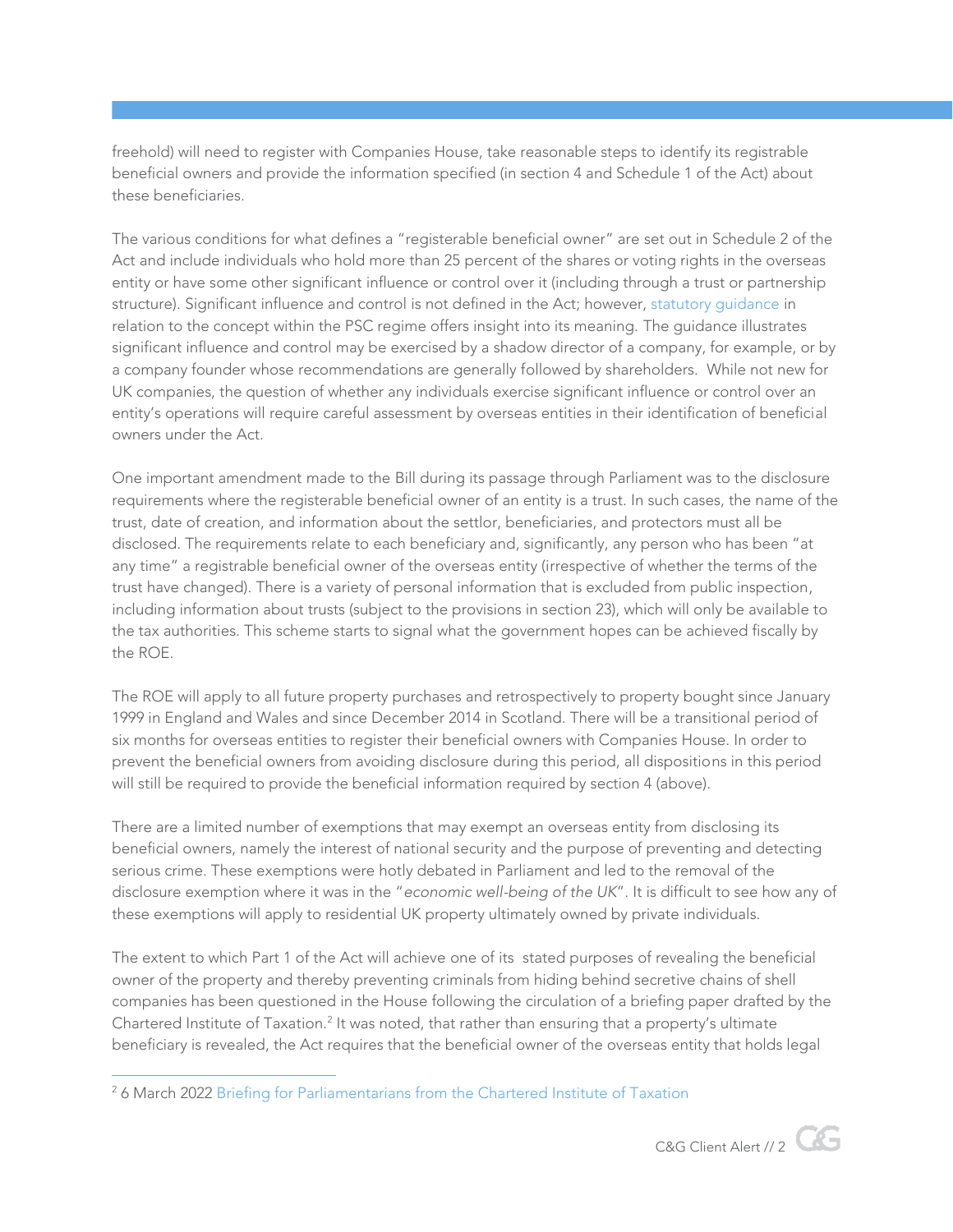title to the property is identified. Therefore, where an overseas nominee company, managed and beneficially owned by a fiduciary services firm, holds (on behalf of others) the legal ownership of property, the true beneficial owner will not be registerable. This lacuna in the new provisions was debated vigorously and may be addressed in the follow-up economic crime bill due to be introduced to Parliament in around early summer 2022. If a gap is being exploited, the Act allows for the application requirements to be modified by secondary legislation. Moreover, until further reforms are instigated, which will require Companies House to verify the identity of those individuals being added to register and give it power to take enforcement action, critics argue that these provisions will not deter truly corrupt actors from providing incorrect information to Companies House.

A range of offences have been created for officers of an overseas entity that fail to adhere to the disclosure provisions. For instance, where an entity fails in its duty to update the ROE, the entity and every defaulting officer will be liable to a daily default fine or a sentence of up to 5 years. It is also an offence for a person "without reasonable excuse" to make a "misleading, false or deceptive" statement. As well as being used by investigating enforcement authorities, we anticipate that the ROE will provide useful information for claimants conducting asset tracing in support of legal claims. Therefore, managers of overseas structures should prepare themselves for closer scrutiny of their operations.

## Part 2: Unexplained Wealth Orders Regime

Part 2 of the Act aims to strengthen the Unexplained Wealth Orders ("UWO") regime, which has fallen out of favour with UK enforcement authorities since UWOs obtained by the NCA were discharged in 2020. To recap, UWOs and interim freezing orders were inserted in the Proceeds of Crime Act 2002 by the Criminal Finances Act 2017. UWOs are an investigatory order requiring a respondent whose assets appear disproportionate to their income to explain the origins of their wealth. The respondent must be a politically exposed person ("PEP") or reasonably suspected of involvement in, or of being connected to a person involved in, serious crime, and the enforcement authority must demonstrate reasonable grounds to suspect that the known sources of a respondent's income would be insufficient for them to obtain the property (the "income requirement"). UWOs were introduced to assist enforcement authorities to obtain information about the ownership of UK property, especially where the foreign state refused to provide support to UK enforcement and assist with civil recovery of the property where the respondent did not provide the information required, and it could be shown, on the balance of probabilities, that the property was obtained by unlawful conduct.

The limitations of the UWO regime in dealing with offshore structures became apparent in 2020 when the High Court dismissed UWOs obtained by the NCA against Andrew Baker, a professional trustee, and various offshore entities.<sup>3</sup> The NCA had obtained three UWOs in respect of UK property owned by a number of offshore companies and Panamanian Foundations of which Mr. Baker was the President, but which were ultimately said to be bought by laundered money from the proceeds of unlawful conduct committed by Rakhat Aliyev, a Kazakh PEP. Notwithstanding the various investigative errors made by the NCA, the case highlighted the shortcomings of the regime to penetrate complex overseas structures, not least because the income requirement is an inapt test where the respondent to a UWO is an offshore

<sup>&</sup>lt;sup>3</sup> [National Crime Agency v Andrew J. Baker and Others \[2020\] EWHC 822 \(Admin\)](https://www.judiciary.uk/wp-content/uploads/2020/04/Approved-Judgment-NCA-v-Baker-Ors.pdf)

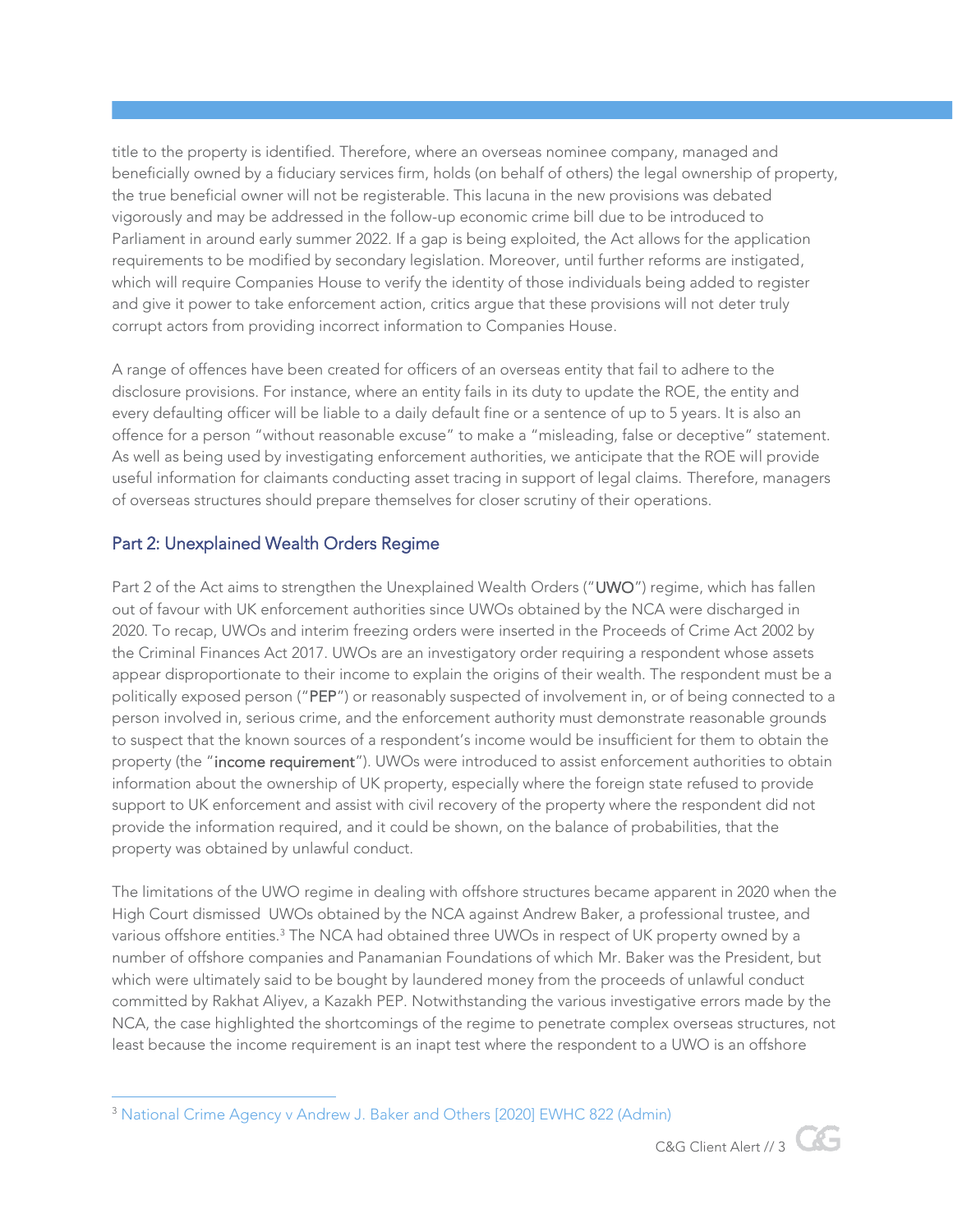entity "holding" the property on trust for the beneficiary rather than the President (or manager or officer) of the entity, as with Mr. Baker.

The Act now inserts an additional and alternative test to the income requirement that enforcement authorities can use to obtain an order, namely that they have reasonable grounds for suspecting that the property has been obtained through unlawful conduct. This amendment will provide enforcement authorities with more flexibility and make it easier to obtain an order. Importantly for those who administer UK property through offshore entities, and to deal with the insurmountable issue that arose in *Baker*, the Act introduces a new category of individuals, termed "Responsible Officers" (typically directors or managers), who can be respondents to an order where the respondent is not an individual. These individuals will be equally subject to an obligation to provide the information sought by the authorities where the responsible officer is not the property holder. In addition, following the very significant costs order that the NCA received in *Baker*, the unsuccessful enforcement authority will not be exposed to a cost order unless they have used the powers unreasonably, improperly, or dishonestly. This should increase the NCA's risk appetite and operational confidence in applying for UWOs.

## Part 3: Sanctions reform

The final substantive overhaul, proposed by Part 3 of the Act, is to toughen up the UK sanctions regime and make it easier for the UK to move quickly to designate individuals or entities. While these provisions are not as relevant to administrators of offshore structures, they should be aware that:

- a) The sanctions designation process in the Sanctions and Anti-Money Laundering Act 2018 ("SAMLA") has been streamlined to allow the Office for Financial Sanctions Implementation ("OFSI") to make urgent designations of individuals and to piggy-back off designations already made by other governments. This means that the UK can mirror sanctions already imposed by the US, EU, Australia and Canada; and
- b) Their liability for making innocent mistakes in dealing with a designated person or the funds and economic resources that are controlled by entities connected to them has increased. The Act now provides for the imposition of civil fines on a strict liability basis, i.e., there is no requirement to show that in breaching a prohibition, the person knew, suspected, or believed they were in breach.

Shortly after the Act received royal assent on 15 March, and as a direct consequence of the mirroring designation powers in the Act, the foreign secretary announced 370 new Russian and Belarussian sanction designations. While the new provisions do not alter the powers the enforcement authorities have to forfeit or confiscate frozen funds and property, again disappointing reformers, this may be an area that is addressed in the next economic crime bill.

C&G Client Alert // 4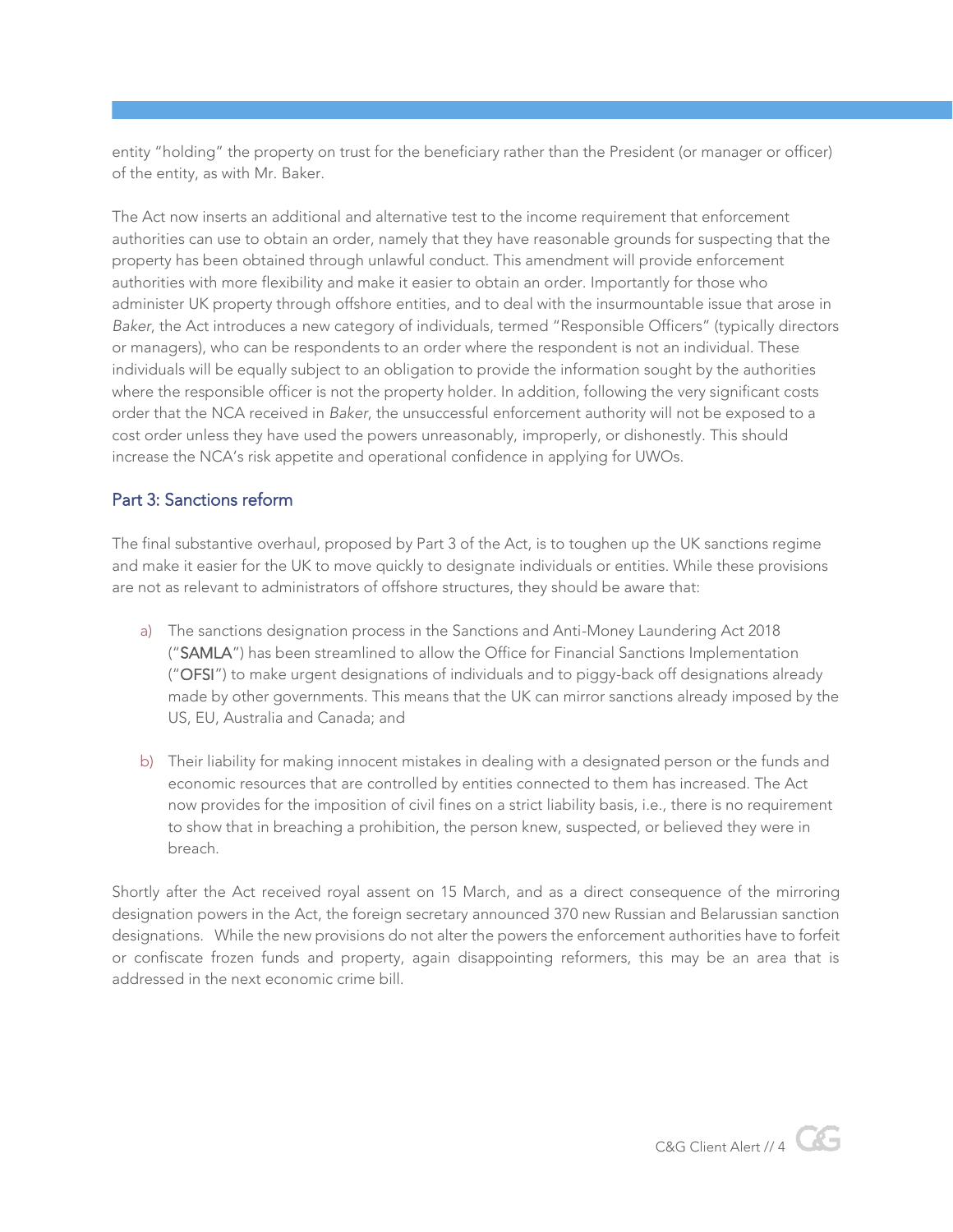#### **Comment**

- The reforms provided by the Act intended to reignite enforcement efforts against the flow of dirty money and the abuse of the UK property market by oligarchs and kleptocrats, will have a significant impact on fiduciaries who manage overseas structures. Nevertheless, as was repeatedly raised during the debate stages of the Bill, the question remains whether the NCA, OFSI, and the UK's other enforcement authorities have the necessary resources to deliver on the Government's robust agenda. Critics of the Government's agenda have highlighted that enforcement authorities have had access to a wide array of legislative enforcement tools to target and counter illicit wealth for several years, but resources to utilise such tools have dwindled considerably. The NCA's own International Corruption Unit (the "ICU"), which is specially configured to investigate kleptocrats, has had its budget slashed by 13.5 percent this year.<sup>4</sup> Whether and how the proposed new NCA kleptocracy cell will engage with the existing enforcement authorities (including the ICU) remains to be seen and prompts the question of whether adding another task force in an underfunded landscape will be effective to "operationalize" (in the words of Priti Patel) the Act.
- While flaws have been identified in the Act, particularly in relation to the robustness of the ROE scheme, the Government has assured the House that new legislation is being drafted to address these deficiencies, including a comprehensive reform of Companies House. The Government's most recent thinking was outlined in a February 2022 White Paper.<sup>5</sup> The war in Ukraine is causing unprecedented momentum for economic crime reform, and it may be that the follow-up economic crime bill, likely to be introduced to Parliament shortly, will be one of the most radical pieces of legislation aimed at kleptocratic regimes. As a result, these reforms are also likely to have significant implications for the continued good governance and management of overseas structures diligently run by fiduciaries and trustees.





<sup>4</sup> https://www.thetimes.co.uk/article/budget-cuts-leave-corruption-investigators-massively-outgunned-by-oligarchskmv5jlgdk

<sup>5</sup> [The February 2022 White Paper](https://assets.publishing.service.gov.uk/government/uploads/system/uploads/attachment_data/file/1058537/corporate-transparency-white-paper.pdf)